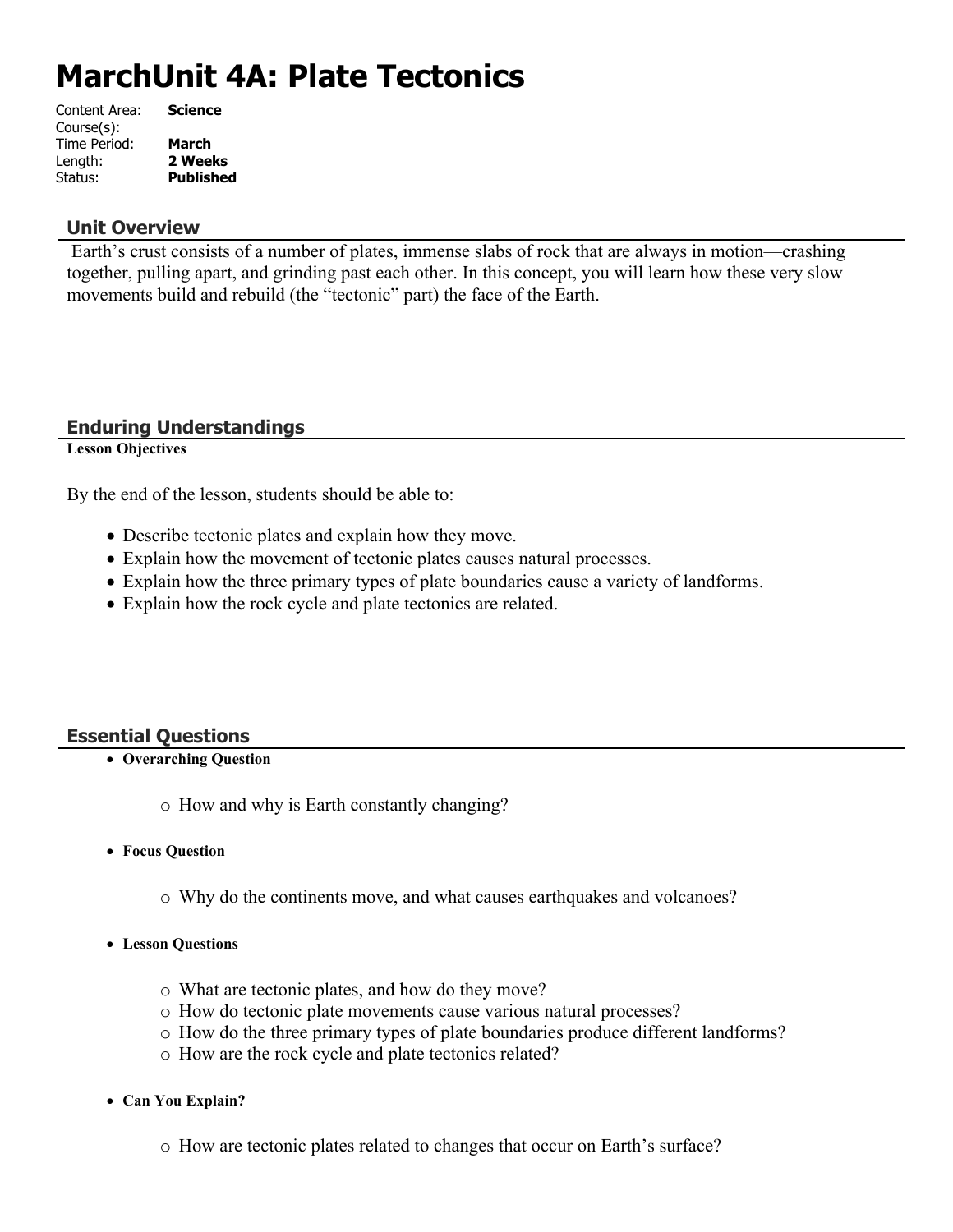# **Instructional Strategies & Learning Activities**

#### • [The Five E Instructional Model](https://app.discoveryeducation.com/learn/techbook/units/2ae9f1a7-63a1-4f5c-8db5-a4b1c4f8e9ea/concepts/7e432897-4033-4719-a6d8-06d9124eab33/lesson/sections/2210fcb4-410e-4a21-8275-236fb6fc9eb8#4ed02cdf-1aa6-4f96-8458-f8dc7bbe7b66)

Science Techbook follows the 5E instructional model. As you plan your lesson, the provided Model Lesson includes strategies for each of the 5Es.

#### • [Engage \(45–90 minutes\)](https://app.discoveryeducation.com/learn/techbook/units/2ae9f1a7-63a1-4f5c-8db5-a4b1c4f8e9ea/concepts/7e432897-4033-4719-a6d8-06d9124eab33/lesson/sections/2210fcb4-410e-4a21-8275-236fb6fc9eb8#7f5571d4-d38c-4e2f-bd78-1a0b308f8ea3)

Students are presented with the phenomenon of volcanic eruptions. Students begin to formulate ideas around the Can You Explain? (CYE) question.

• [Explore \(135 minutes\)](https://app.discoveryeducation.com/learn/techbook/units/2ae9f1a7-63a1-4f5c-8db5-a4b1c4f8e9ea/concepts/7e432897-4033-4719-a6d8-06d9124eab33/lesson/sections/2210fcb4-410e-4a21-8275-236fb6fc9eb8#615c2d2e-b64e-48a0-bff7-e0b1f7284959)

Students investigate questions about how the natural systems that make up Earth's surface change and affect other parts of Earth's systems. Students complete a Hands-On Activity and create models of plate movement.

#### • [Explain \(45–90 minutes\)](https://app.discoveryeducation.com/learn/techbook/units/2ae9f1a7-63a1-4f5c-8db5-a4b1c4f8e9ea/concepts/7e432897-4033-4719-a6d8-06d9124eab33/lesson/sections/2210fcb4-410e-4a21-8275-236fb6fc9eb8#f6710f90-e2aa-49c6-9734-43665afea443)

Students construct scientific explanations to the CYE question by including evidence of how plate tectonics affect other parts of Earth's systems through models of plate movement.

• [Elaborate with STEM \(45–135 minutes\)](https://app.discoveryeducation.com/learn/techbook/units/2ae9f1a7-63a1-4f5c-8db5-a4b1c4f8e9ea/concepts/7e432897-4033-4719-a6d8-06d9124eab33/lesson/sections/2210fcb4-410e-4a21-8275-236fb6fc9eb8#e5c295f3-40f5-47c9-b8d5-356e52547eb0)

Students apply their understanding of plate tectonics as they learn about climate change, investigate soil near volcanoes, design a plate tectonic game, and research how scientists determine earthquake risk.

• [Evaluate \(45–90 minutes\)](https://app.discoveryeducation.com/learn/techbook/units/2ae9f1a7-63a1-4f5c-8db5-a4b1c4f8e9ea/concepts/7e432897-4033-4719-a6d8-06d9124eab33/lesson/sections/2210fcb4-410e-4a21-8275-236fb6fc9eb8#89f59095-0040-4981-bfe5-1b66c917a4a5)

Students are evaluated on the state science standards, as well as Standards in ELA/Literacy and Standards in Math standards, using Board Builder and the provided concept summative assessments.

#### **Integration Career Exploration, Life Literacies and Key Skills**

Students will learn how scientists determine earthquake risk.

| CRP.K-12.CRP2    | Apply appropriate academic and technical skills.                                                                                                                                          |
|------------------|-------------------------------------------------------------------------------------------------------------------------------------------------------------------------------------------|
|                  | Digital tools make it possible to analyze and interpret data, including text, images, and<br>sound. These tools allow for broad concepts and data to be more effectively<br>communicated. |
| TECH.9.4.8.IML.7 | Use information from a variety of sources, contexts, disciplines, and cultures for a specific                                                                                             |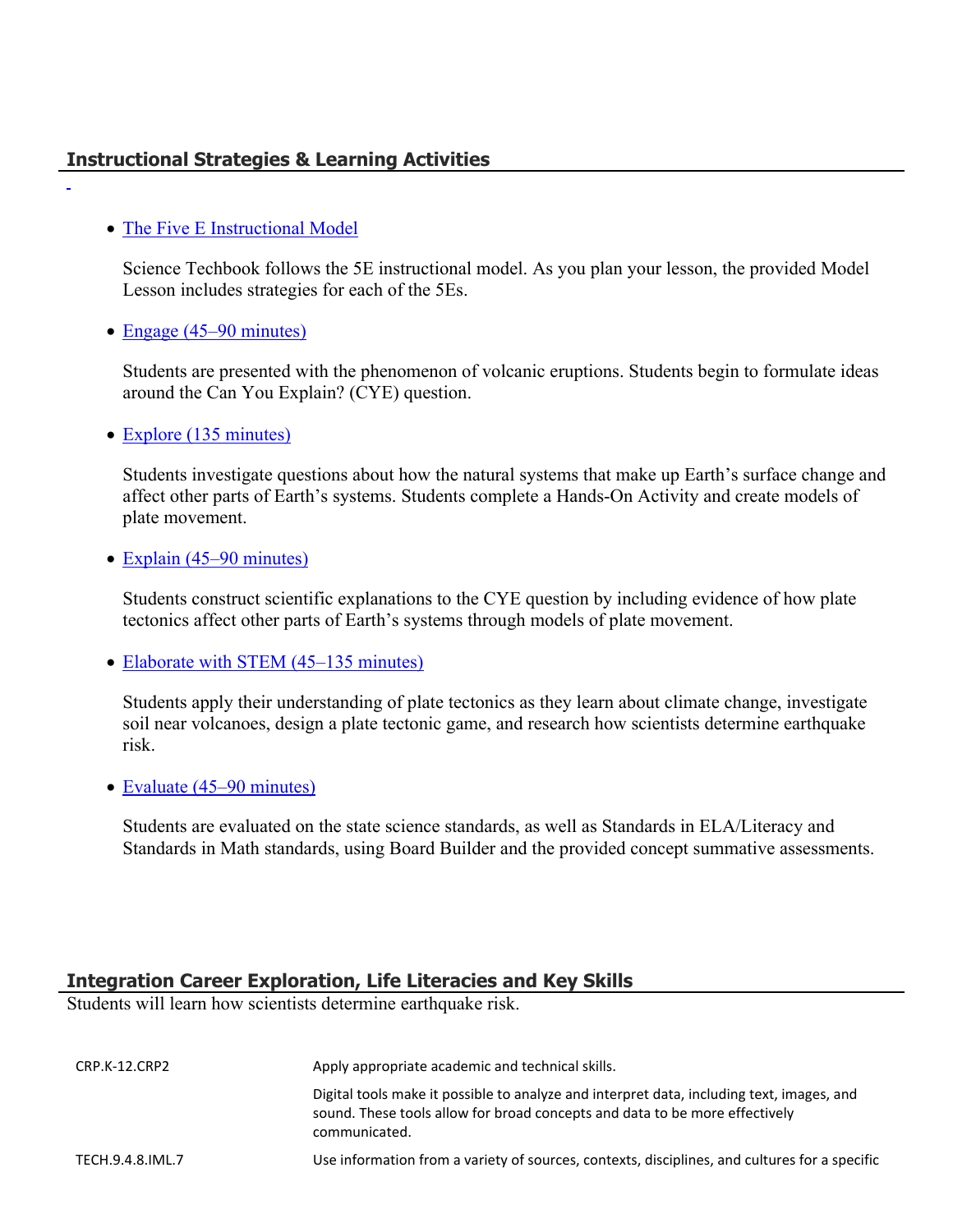|                      | purpose (e.g., 1.2.8.C2a, 1.4.8.CR2a, 2.1.8.CHSS/IV.8.AI.1, W.5.8, 6.1.8.GeoSV.3.a,<br>6.1.8. Civics DP.4.b, 7.1. NH. IPRET.8).                                                                                                                                                  |
|----------------------|----------------------------------------------------------------------------------------------------------------------------------------------------------------------------------------------------------------------------------------------------------------------------------|
| TECH.9.4.8.CI.4      | Explore the role of creativity and innovation in career pathways and industries.                                                                                                                                                                                                 |
| <b>CRP.K-12.CRP5</b> | Consider the environmental, social and economic impacts of decisions.                                                                                                                                                                                                            |
| CRP.K-12.CRP4        | Communicate clearly and effectively and with reason.                                                                                                                                                                                                                             |
|                      | An individual's strengths, lifestyle goals, choices, and interests affect employment and<br>income.                                                                                                                                                                              |
| TECH.9.4.8.CT.1      | Evaluate diverse solutions proposed by a variety of individuals, organizations, and/or<br>agencies to a local or global problem, such as climate change, and use critical thinking<br>skills to predict which one(s) are likely to be effective (e.g., MS-ETS1-2).               |
|                      | Gathering and evaluating knowledge and information from a variety of sources, including<br>global perspectives, fosters creativity and innovative thinking.                                                                                                                      |
| CRP.K-12.CRP11       | Use technology to enhance productivity.                                                                                                                                                                                                                                          |
|                      | Multiple solutions often exist to solve a problem.                                                                                                                                                                                                                               |
| CRP.K-12.CRP9        | Model integrity, ethical leadership and effective management.                                                                                                                                                                                                                    |
| CAEP.9.2.8.B.4       | Evaluate how traditional and nontraditional careers have evolved regionally, nationally,<br>and globally.                                                                                                                                                                        |
| CRP.K-12.CRP8        | Utilize critical thinking to make sense of problems and persevere in solving them.                                                                                                                                                                                               |
| CRP.K-12.CRP7        | Employ valid and reliable research strategies.                                                                                                                                                                                                                                   |
| TECH.9.4.8.IML.1     | Critically curate multiple resources to assess the credibility of sources when searching for<br>information.                                                                                                                                                                     |
| <b>TECH.9.4.8.CT</b> | Critical Thinking and Problem-solving                                                                                                                                                                                                                                            |
| TECH.9.4.8.TL.2      | Gather data and digitally represent information to communicate a real-world problem<br>(e.g., MS-ESS3-4, 6.1.8.EconET.1, 6.1.8.CivicsPR.4).                                                                                                                                      |
|                      | Some digital tools are appropriate for gathering, organizing, analyzing, and presenting<br>information, while other types of digital tools are appropriate for creating text,<br>visualizations, models, and communicating with others.                                          |
| TECH.9.4.8.TL.3      | Select appropriate tools to organize and present information digitally.                                                                                                                                                                                                          |
| TECH.9.4.8.Cl.1      | Assess data gathered on varying perspectives on causes of climate change (e.g., cross-<br>cultural, gender-specific, generational), and determine how the data can best be used to<br>design multiple potential solutions (e.g., RI.7.9, 6.SP.B.5, 7.1.NH.IPERS.6, 8.2.8.ETW.4). |
| CRP.K-12.CRP1        | Act as a responsible and contributing citizen and employee.                                                                                                                                                                                                                      |
| <b>CRP.K-12.CRP6</b> | Demonstrate creativity and innovation.                                                                                                                                                                                                                                           |
| CRP.K-12.CRP10       | Plan education and career paths aligned to personal goals.                                                                                                                                                                                                                       |
| CRP.K-12.CRP12       | Work productively in teams while using cultural global competence.                                                                                                                                                                                                               |
| CAEP.9.2.8.B.1       | Research careers within the 16 Career Clusters ® and determine attributes of career<br>success.                                                                                                                                                                                  |
| TECH.9.4.8.IML.3     | Create a digital visualization that effectively communicates a data set using formatting<br>techniques such as form, position, size, color, movement, and spatial grouping (e.g.,<br>6.SP.B.4, 7.SP.B.8b).                                                                       |
|                      | Increases in the quantity of information available through electronic means have<br>heightened the need to check sources for possible distortion, exaggeration, or<br>misrepresentation.                                                                                         |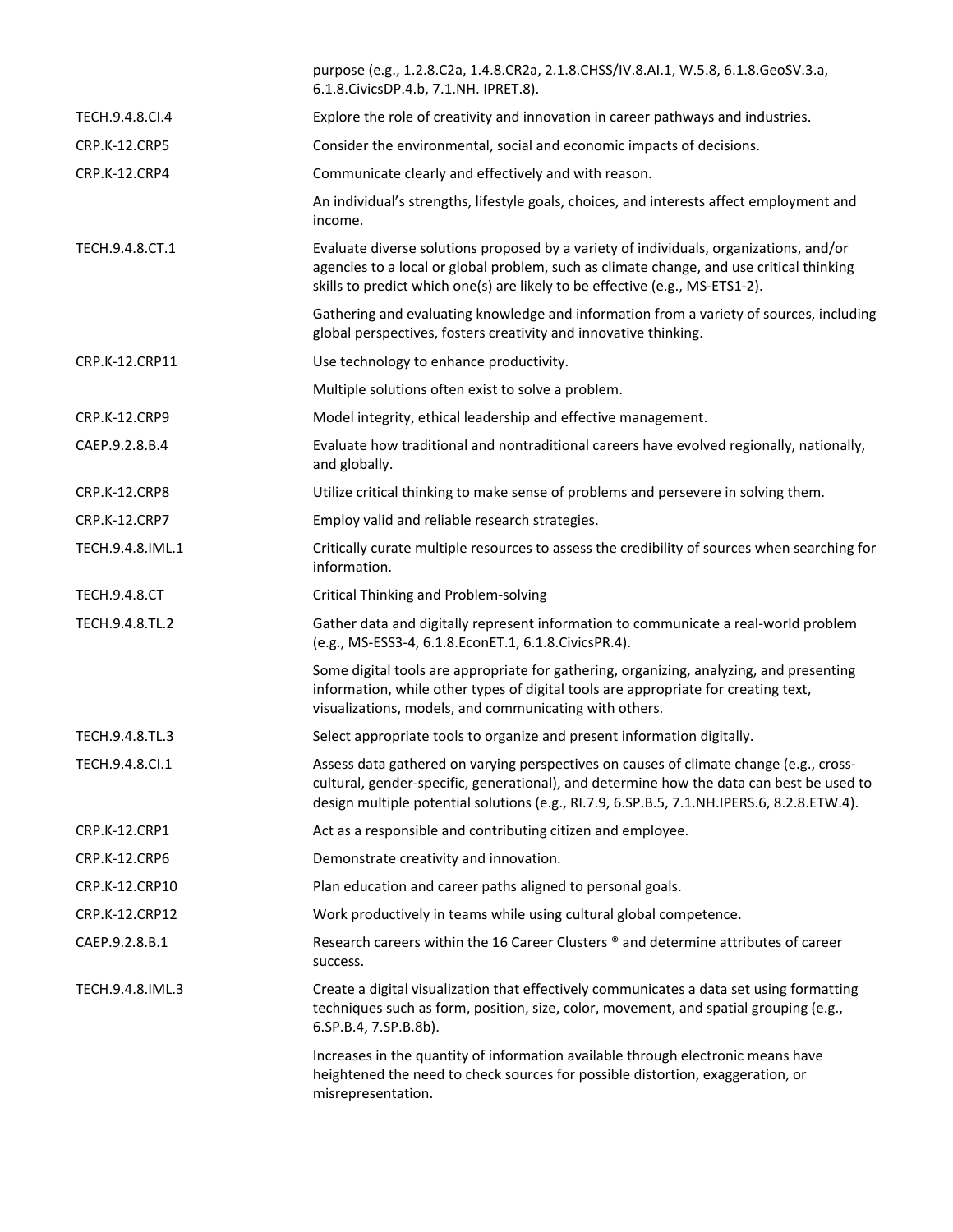Technology is fully integrated with the Discovery Techbook

# **Interdisciplinary Connections**

| LA.RI.6.10    | By the end of the year read and comprehend literary nonfiction at grade level text-<br>complexity or above, with scaffolding as needed.                                                                                                            |
|---------------|----------------------------------------------------------------------------------------------------------------------------------------------------------------------------------------------------------------------------------------------------|
| MA.6.EE.B.6   | Use variables to represent numbers and write expressions when solving a real-world or<br>mathematical problem; understand that a variable can represent an unknown number, or,<br>depending on the purpose at hand, any number in a specified set. |
| LA.WHST.6-8.2 | Write informative/explanatory texts, including the narration of historical events, scientific<br>procedures/experiments, or technical processes.                                                                                                   |
| LA.W.6.1      | Write arguments to support claims with clear reasons and relevant evidence.                                                                                                                                                                        |
| LA.RST.6-8.1  | Cite specific textual evidence to support analysis of science and technical texts.                                                                                                                                                                 |
| LA.W.6.2      | Write informative/explanatory texts to examine a topic and convey ideas, concepts, and<br>information through the selection, organization, and analysis of relevant content.                                                                       |
| LA.RI.6.1     | Cite textual evidence and make relevant connections to support analysis of what the text<br>says explicitly as well as inferences drawn from the text.                                                                                             |
| LA.RI.6.2     | Determine a central idea of a text and how it is conveyed through particular details;<br>provide a summary of the text distinct from personal opinions or judgments.                                                                               |
| LA.RI.6.4     | Determine the meaning of words and phrases as they are used in a text, including<br>figurative, connotative, and technical meanings.                                                                                                               |
| LA.RST.6-8.9  | Compare and contrast the information gained from experiments, simulations, video, or<br>multimedia sources with that gained from reading a text on the same topic.                                                                                 |
| LA.RI.6.7     | Integrate information presented in different media or formats (e.g., visually,<br>quantitatively) as well as in words to develop a coherent understanding of a topic or issue.                                                                     |
| LA.RI.6.8     | Trace and evaluate the argument and specific claims in a text, distinguishing claims that<br>are supported by reasons and evidence from claims that are not.                                                                                       |
| MA.7.EE.B.4   | Use variables to represent quantities in a real-world or mathematical problem, and<br>construct simple equations and inequalities to solve problems by reasoning about the<br>quantities.                                                          |
| LA.RST.6-8.7  | Integrate quantitative or technical information expressed in words in a text with a version<br>of that information expressed visually (e.g., in a flowchart, diagram, model, graph, or<br>table).                                                  |

# **Differentiation**

1. Students may struggle with the components of a scientific explanation when describing plate tectonics. Remind them that the "claim" is simply the straight answer to the question. The

1. Make sure students have a complete understanding of the Lesson Questions. Make sure students understand terms, including *naturalprocesses,* 

# [Struggling Students](https://app.discoveryeducation.com/player/view/assetGuid/4995767F-D634-40C6-B25B-BDEA06E14F90) [ELL](https://app.discoveryeducation.com/player/view/assetGuid/D727DF69-B79B-4A92-AA1F-CE23C74D98D9) ELL Accelerated Students

1. Challenge students to begin developing an answer to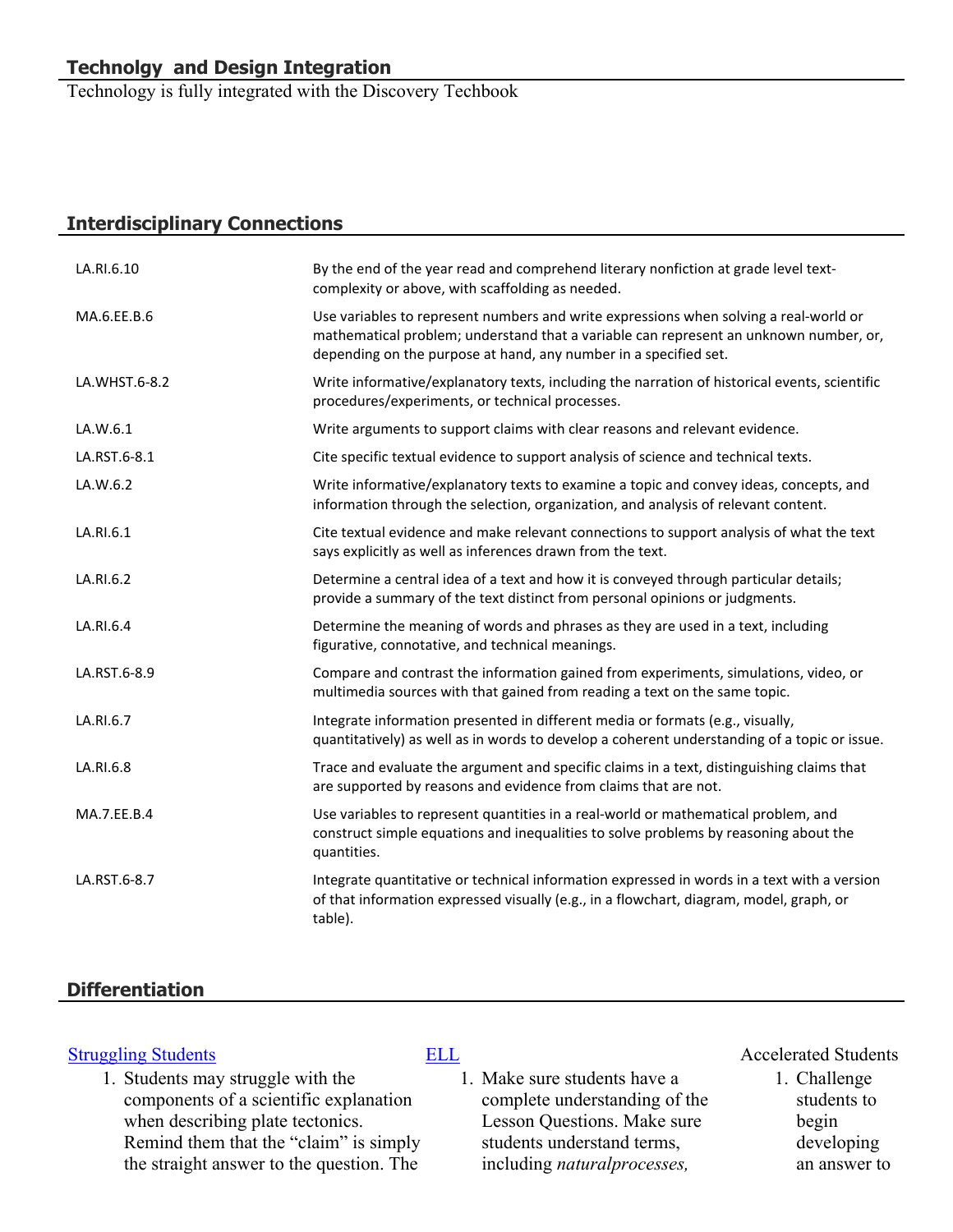explanation includes the claim along with information about how they know (or how scientists know) and why they think the claim is true.

*primary types,* and *boundaries,* in this context.

2. If appropriate, provide sentence frames to help students write their claims and explanations. For example: *Tectonic plates are thick layers of \_\_\_\_ that \_\_\_\_ over Earth's surface. Movement of plates creates landforms such as \_\_\_\_ and \_\_\_\_\_. \_\_\_\_\_\_ also happen when plates move.*

all five lesson questions with a single, labeled sketch.

2. Challenge students to make one labeled drawing that answers the Lesson Question: *Ho w are the rock cycle and plate tectonics related?*

[Differentiation in science](http://www.brighthubeducation.com/teaching-gifted-students/65181-differentiation-techniques-and-activities-in-the-classroom-for-gifted-students/) can be accomplished in several ways. Once you have given a pre-test to students, you know what information has already been mastered and what they still need to work on. Next, you design activities, discussions, lectures, and so on to teach information to students. The best way is to have two or three groups of students divided by ability level.

While you are instructing one group, the other groups are working on activities to further their knowledge of the concepts. For example, while you are helping one group learn the planet names in order, another group is researching climate, size, and distance from the moon of each planet. Then the groups switch, and you instruct the second group on another objective from the space unit. The first group practices writing the order of the planets and drawing a diagram of them.

Here are some ideas for the classroom when you are using differentiation in science:

- Create a tic-tac-toe board that lists different activities at different ability levels. When students aren't involved in direct instruction with you, they can work on activities from their tic-tac-toe board. These boards have nine squares, like a tic-tac-toe board; and each square lists an activity that corresponds with the science unit. For example, one solar system activity for advanced science students might be to create a power point presentation about eclipses. For beginning students, an activity might be to make a poster for one of the planets and include important data such as size, order from the sun, whether it has moons, and so on.
- Find websites on the current science unit that students can explore on their own.
- Allow students to work in small groups to create a project throughout the entire unit. For example, one group might create a solar system model to scale. Another group might write a play about the solar system. This is an activity these groups can work on while they are not working directly with you.

Differentiation in science gets students excited to learn because it challenges them to expand their knowledge and skills, instead of teaching the whole group concepts they have already mastered.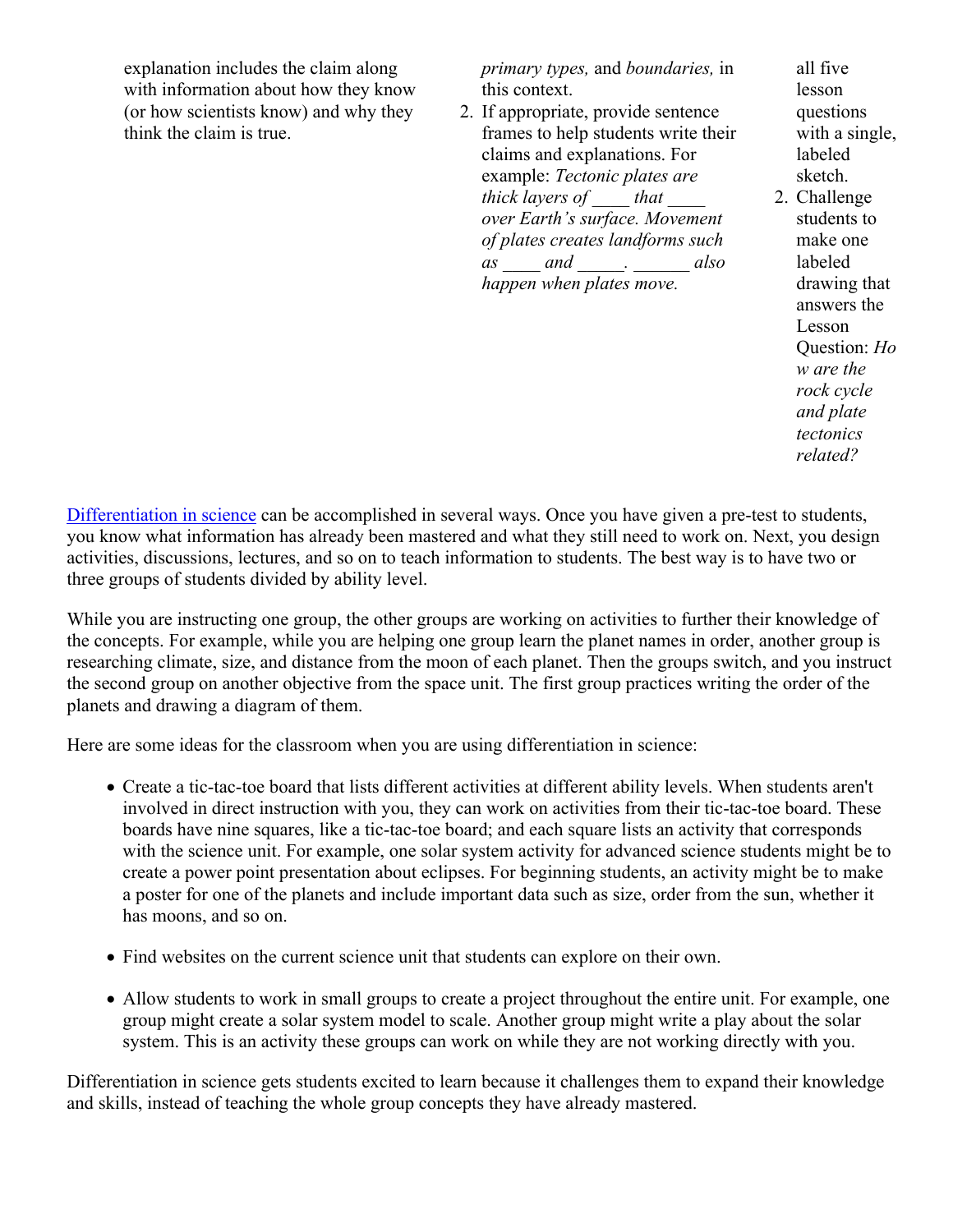# **Modifications & Accommodations**

Refer to QSAC EXCEL SMALL SPED ACCOMMOCATIONS spreadsheet in this discipline.

#### **Modifications and Accommodations used in this unit:**

IEP and 504 Accommodations will be utilized.

IEP and 504 plans will be utilized.

#### **Benchmarks**

**Benchmark Assessments** are given periodically (e.g., at the end of every quarter or as frequently as once per month) throughout a school year to establish baseline achievement data and measure progress toward a standard or set of academic standards and goals.

#### **Schoolwide Benchmark assessments:**

Aimsweb benchmarks 3X a year

Linkit Benchmarks 3X a year

# **Additional Benchmarks used in this unit:**

The students will complete two summative benchmark tests administered by the teacher via Google Forms and Google Classroom. There is one benchmark test administered in the middle of the year around January, and a second one administered in May.

# **Formative Assessments**

Assessment allows both instructor and student to monitor progress towards achieving learning objectives, and can be approached in a variety of ways. **Formative assessment** refers to tools that identify misconceptions, struggles, and learning gaps along the way and assess how to close those gaps. It includes effective tools for helping to shape learning, and can even bolster students' abilities to take ownership of their learning when they understand that the goal is to improve learning, not apply final marks (Trumbull and Lash, 2013). It can include students assessing themselves, peers, or even the instructor, through writing, quizzes, conversation, and more. In short, formative assessment occurs throughout a class or course, and seeks to improve student achievement of learning objectives through approaches that can support specific student needs (Theal and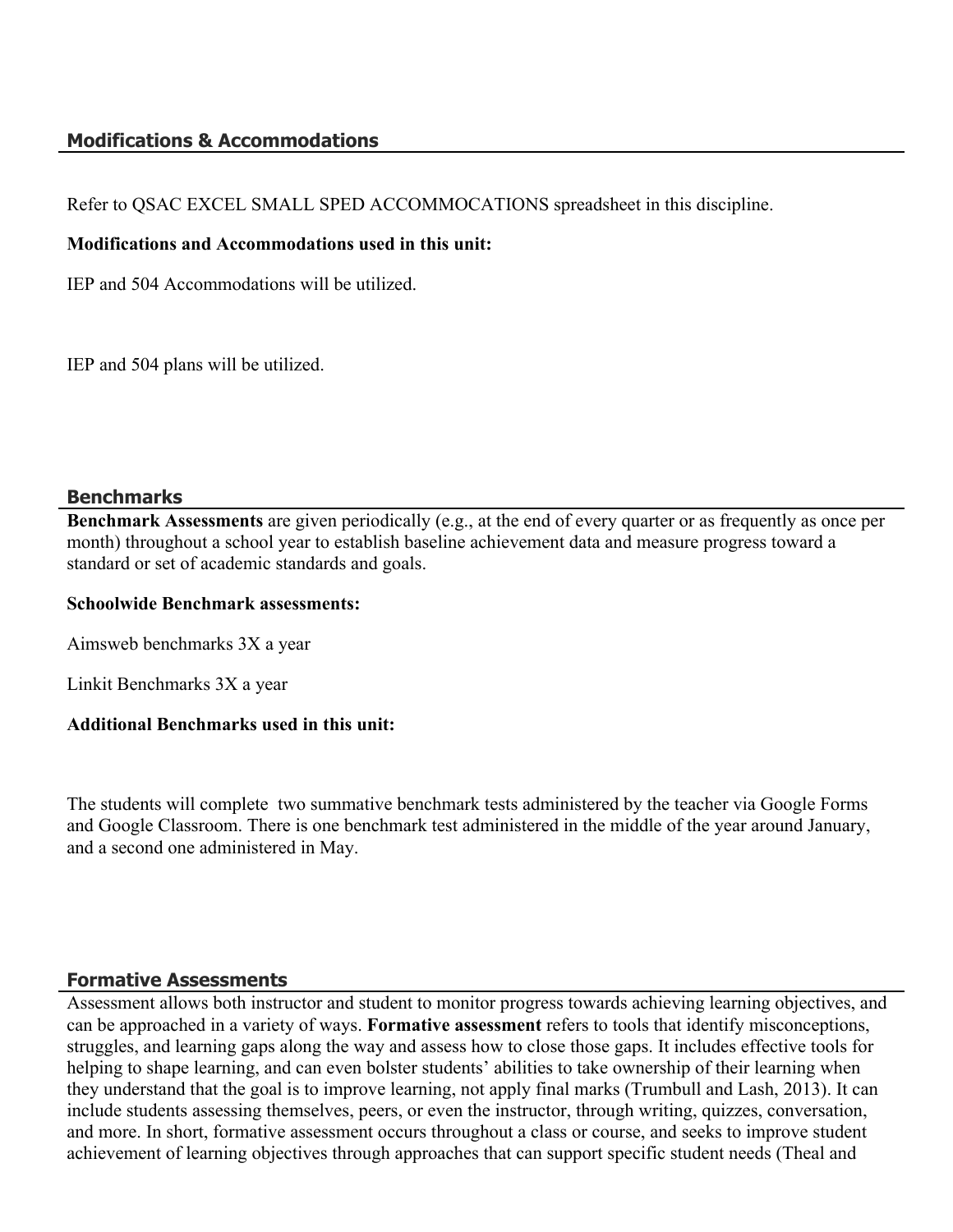Franklin, 2010, p. 151).

#### **Formative Assessments used in this unit:**

Formative assessments as listed in unit.

#### **Summative Assessments**

**Summative assessments** evaluate student learning, knowledge, proficiency, or success at the conclusion of an instructional period, like a unit, course, or program. Summative assessments are almost always formally graded and often heavily weighted (though they do not need to be). Summative assessment can be used to great effect in conjunction and alignment with formative assessment, and instructors can consider a variety of ways to combine these approaches.

#### **Summative assessments for this unit:**

Summative assessments as listed in unit.

# **Instructional Materials**

Materials as required by Discivery Techbook labs.

# **Standards**

|               | Paleomagnetic anomalies in oceanic and continental crust are not assessed.                                                                                                                                                                                                                                                                                              |
|---------------|-------------------------------------------------------------------------------------------------------------------------------------------------------------------------------------------------------------------------------------------------------------------------------------------------------------------------------------------------------------------------|
| SCI.MS-ESS2-2 | Construct an explanation based on evidence for how geoscience processes have changed<br>Earth's surface at varying time and spatial scales.                                                                                                                                                                                                                             |
|               | Examples of data include similarities of rock and fossil types on different continents, the<br>shapes of the continents (including continental shelves), and the locations of ocean<br>structures (such as ridges, fracture zones, and trenches).                                                                                                                       |
|               | Patterns                                                                                                                                                                                                                                                                                                                                                                |
|               | Patterns in rates of change and other numerical relationships can provide information<br>about natural systems.                                                                                                                                                                                                                                                         |
|               | Emphasis is on how processes change Earth's surface at time and spatial scales that can be<br>large (such as slow plate motions or the uplift of large mountain ranges) or small (such as<br>rapid landslides or microscopic geochemical reactions), and how many geoscience<br>processes (such as earthquakes, volcanoes, and meteor impacts) usually behave gradually |